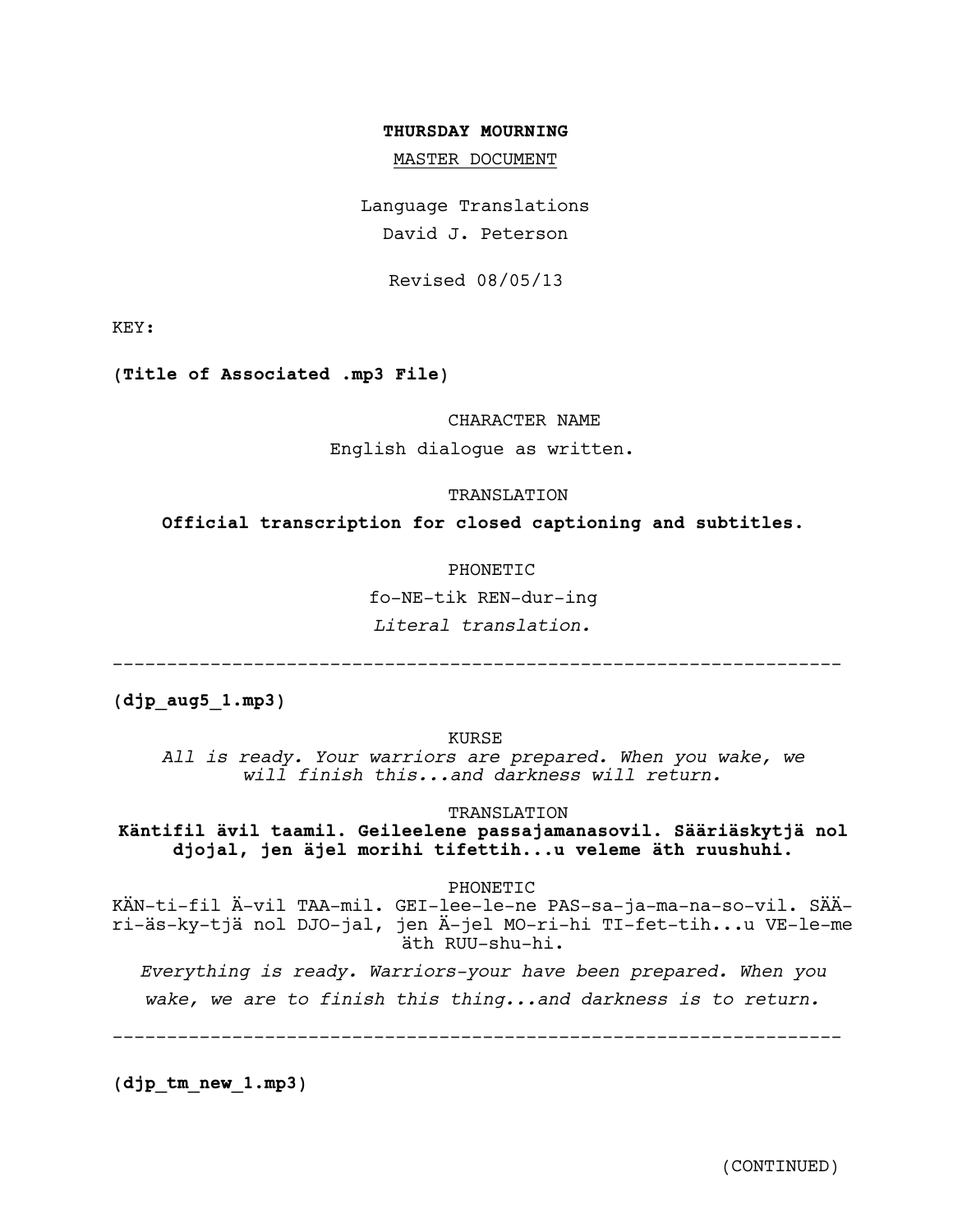### MALEKITH

## *It is time.*

TRANSLATION

## **Sääri äppäntä.**

PHONETIC

# SÄÄ-ri ÄP-pän-tä.

*The time has come.*

-------------------------------------------------------------------

**(djp\_tm\_new\_2.mp3)**

## ALGRIM

## *Malekith!*

#### TRANSLATION

## **Mälekith!**

PHONETIC MÄ-le-kith! *Malekith!*

-------------------------------------------------------------------

**(djp\_tm\_new\_3.mp3)**

ALGRIM

*The Asgardians are upon us.*

TRANSLATION

## **Äskärdhiksel ävil jenäsky.**

PHONETIC ÄS-kär-dhik-sel Ä-vil JE-näs-ky. *The Asgardians are at us.*

-------------------------------------------------------------------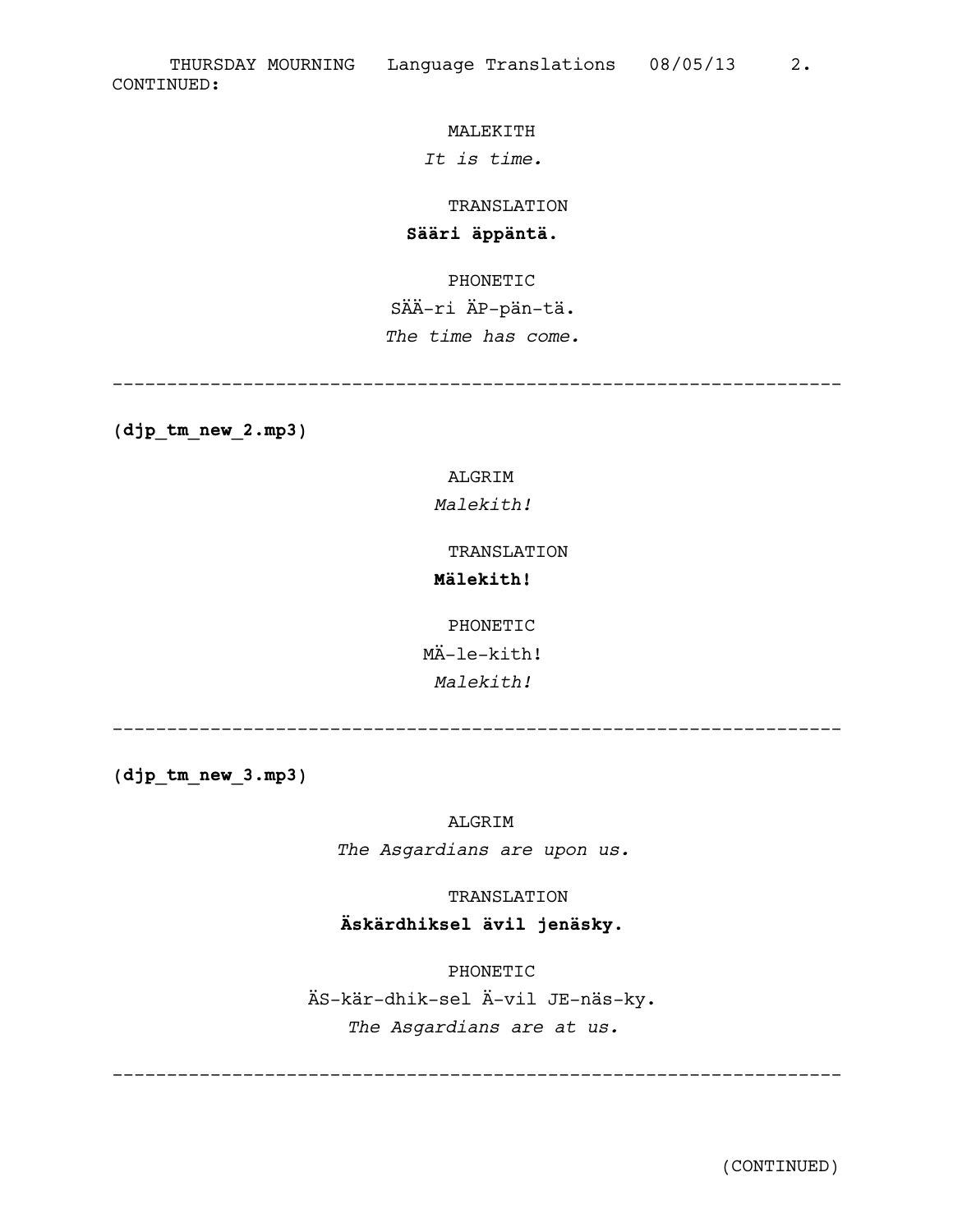(djp tm new 4.mp3)

#### MALEKITH

Kill power to the Arks.

#### **TRANSLATION**

#### Kiriidh' govirie Arhilaslu.

## PHONETIC

KI-riidh GO-vi-ri-e AR-hi-las-lu. Stanch the fuel in the Arks.

(djp tm new 5.mp3)

## ALGRIM

But...we have men on those ships...

#### TRANSLATION

## Kis...vaniljee ävil gililäslytjä...

## PHONETIC

KIS...VA-nil-jee Ä-vil GI-li-läs-ly-tjä... But...men-our are on-those-ships...

 $(djptm new 6.mp3)$ 

#### MALEKITH

And Asgard has many more on the ground.

#### TRANSLATION

U gon Äskärdhäske äth postilaslu.

#### PHONETIC

u GON ÄS-kär-dhäs-ke äth POS-ti-las-lu. And more from Asgard are on-the-ground.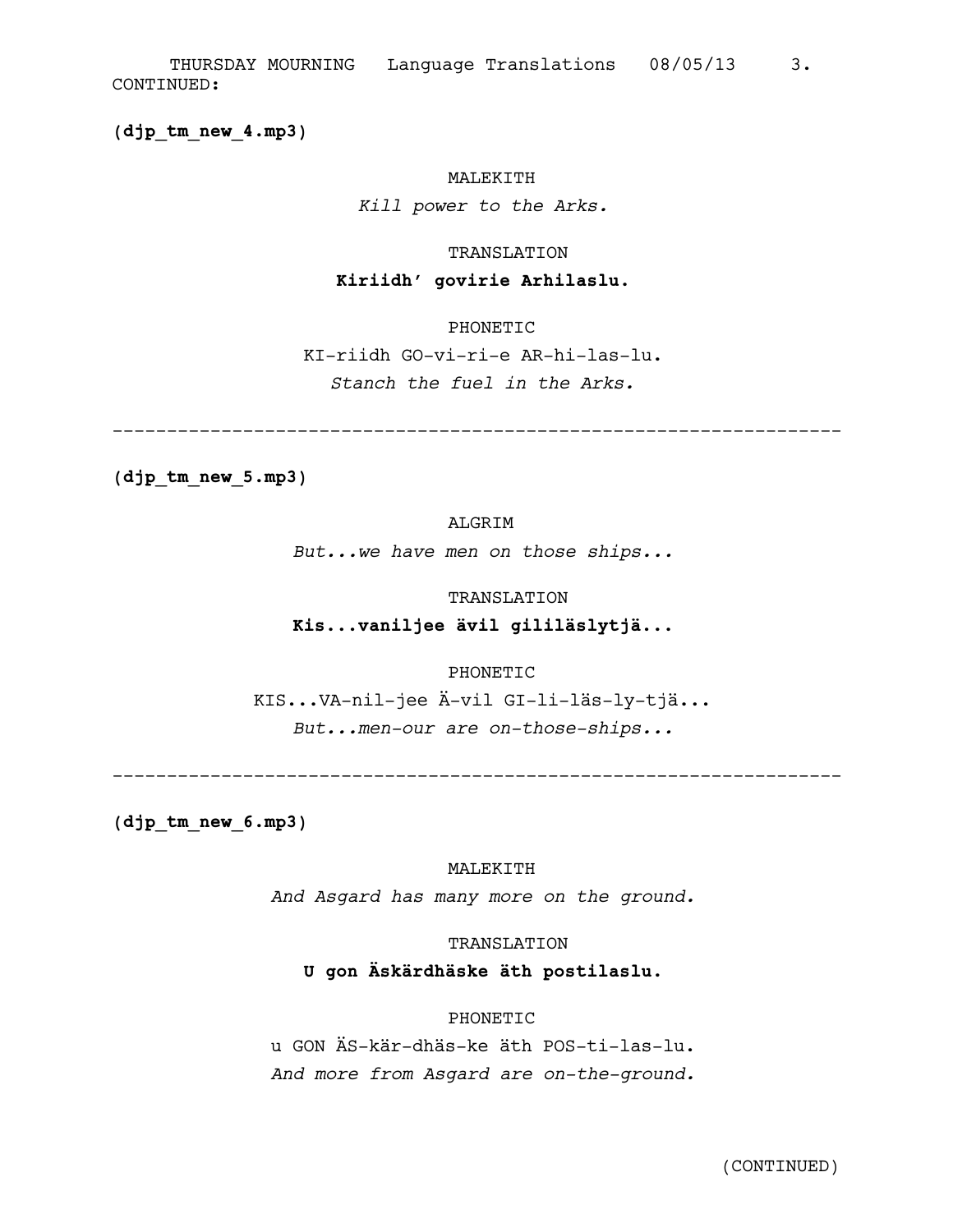**(djp\_tm\_new\_7.mp3)**

#### MALEKITH

-------------------------------------------------------------------

*Their sacrifice will be our salvation.*

#### TRANSLATION

**Elithidheemvii äth ahi neshethidheenejee.**

PHONETIC

E-li-thi-dheem-vii äth A-hi NE-she-thi-dhee-ne-jee. *Sacrifice-their is to be salvation-our.*

-------------------------------------------------------------------

**(djp\_tm\_new\_8.mp3)**

## ALGRIM

*Malekith, we have nothing.*

TRANSLATION

## **Mälekith, tifidhoh djonta jenäth.**

#### PHONETIC

MÄ-le-kith, TI-fi-dhoh DJON-ta JE-näth. *Malekith, nothing is/goes with us.*

-------------------------------------------------------------------

**(djp\_tm\_new\_9.mp3)**

#### MALEKITH

*We have time. The weapon won't lie dormant forever, and when it is accessed, it will call to us...*

#### TRANSLATION

**Sääri djonta jenäth. Toomas nyrith lith itjähi morithaska, u sääriäskytjä vath alashoth, vath äth pohahi jene...**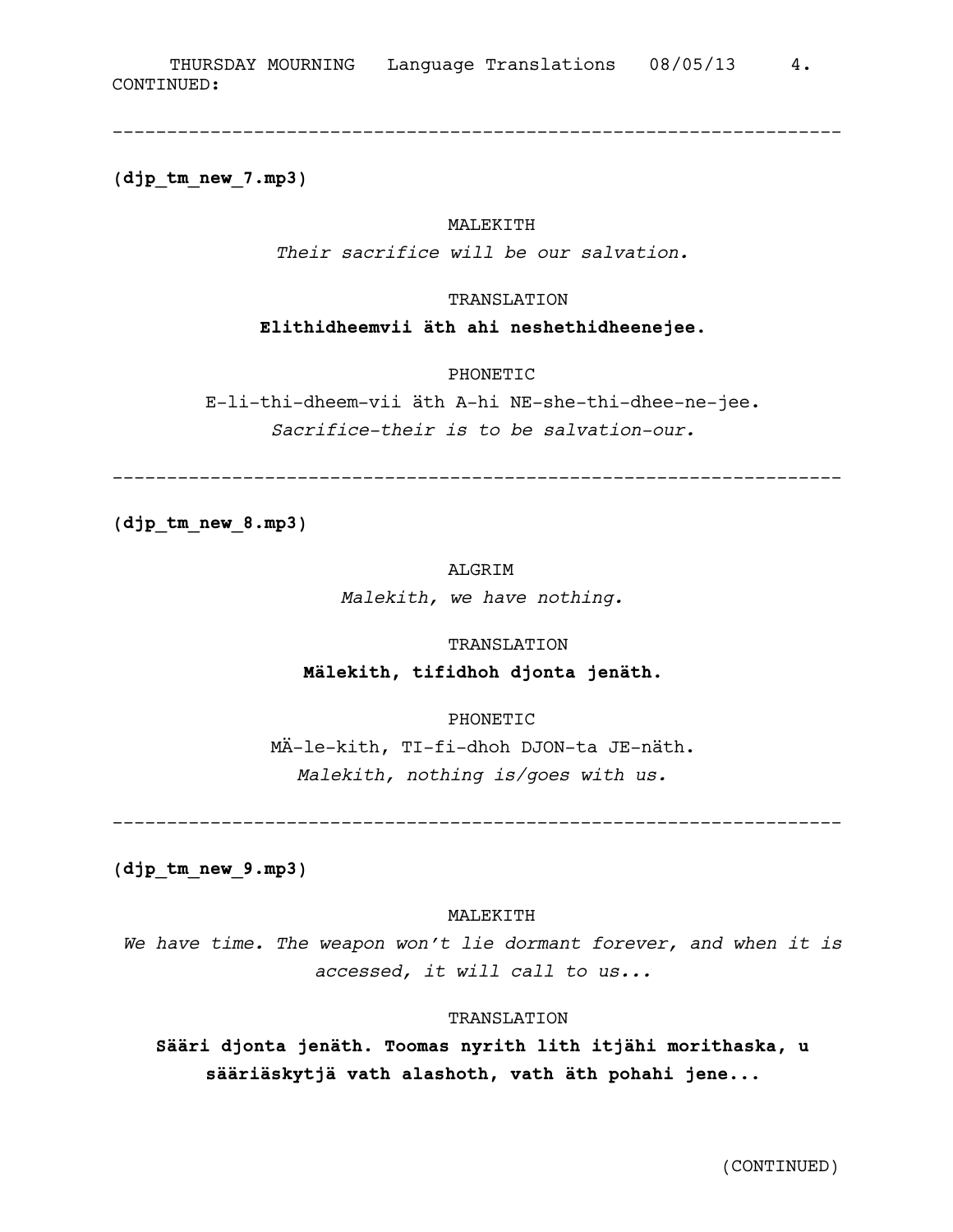#### PHONETIC

SÄÄ-ri DJON-ta JE-näth. TOO-mas NY-rith LITH I-tjä-hi MO-ri-thas-ka, u SÄÄ-ri-äs-ky-tjä vath A-la-shoth, vath äth PO-ha-hi je-ne... Time is/goes with us. The weapon's sleep will not last to the end, and when it is accessed, it will call out to us...

 $(djptm new 10.mp3)$ 

#### MALEKITH

And the Dark World will rise again.

#### **TRANSLATION**

#### U Vela Gjölf äth karihi julieshe.

#### PHONETIC

u VE-la GJÖLF äth KA-ri-hi JU-li-e-she. And (the) Dark World is to rise again.

 $(djptm new 11.mp3)$ 

### MALEKITH

We are going to Midgard.

#### TRANSLATION

## Jen djonjel Mithkärdhäskä.

PHONETIC

jen DJON-jel MITH-kär-dhäs-kä. We are-going to-Midgard.

 $(djptm new 12.mp3)$ 

#### MALEKITH

We are going to Earth.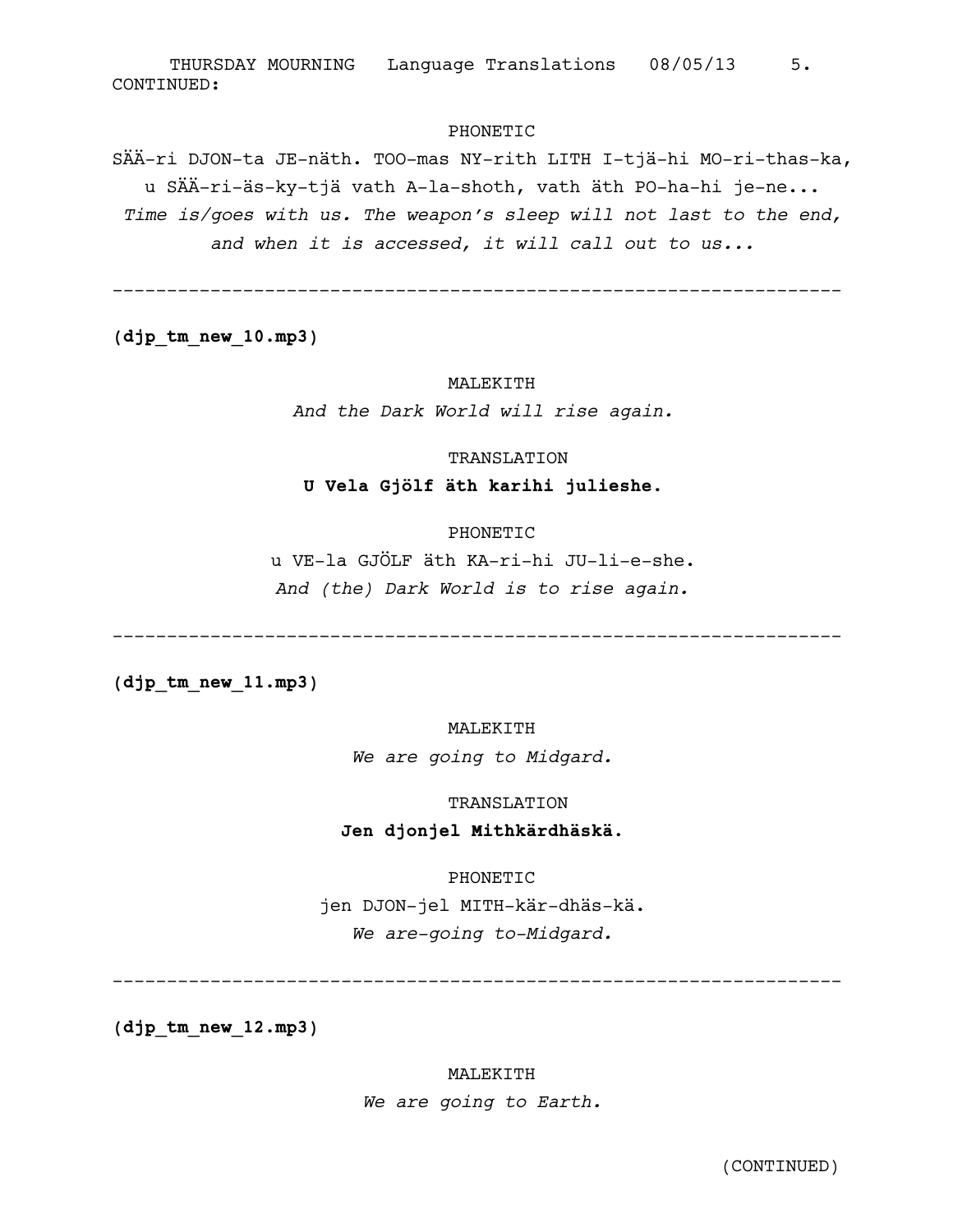## TRANSLATION

## **Jen djonjel Jördhäskä.**

## PHONETIC

jen DJON-jel JÖR-dhäs-kä. *We are-going to-Earth.*

-------------------------------------------------------------------

**(djp\_tm\_new\_13.mp3)**

MALEKITH

*Finally.*

#### TRANSLATION

## **Morithasku.**

PHONETIC

MO-ri-thas-ku.

*Finally.*

-------------------------------------------------------------------

**(djp\_tm\_new\_14.mp3)**

MALEKITH

*Prepare yourselves.*

## TRANSLATION

## **Önöön pausajamaadhanil.**

PHONETIC

Ö-nöön PAU-sa-ja-maa-dha-nil. *Yourselves prepare.*

-------------------------------------------------------------------

**(djp\_tm\_new\_15.mp3)**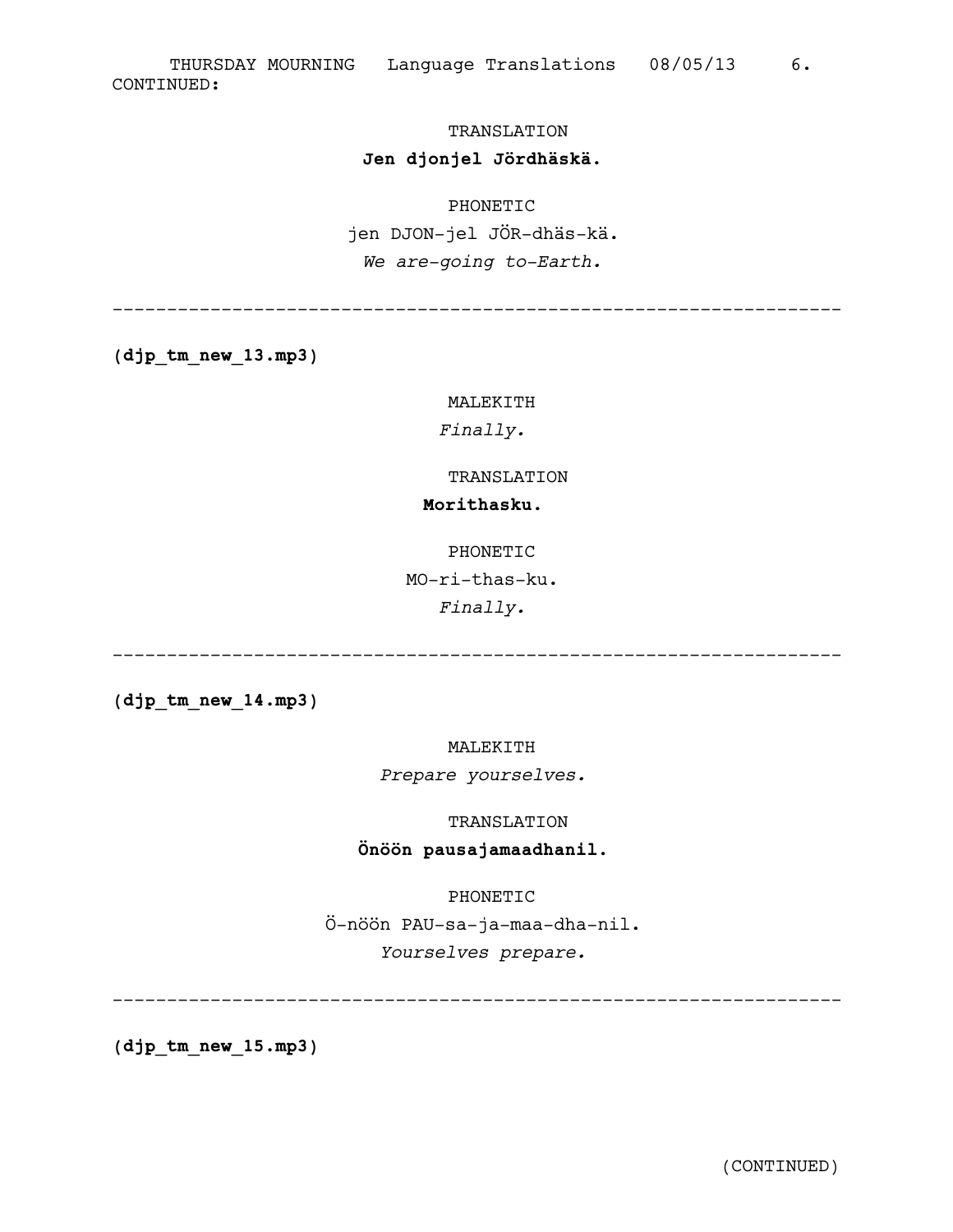## MALEKITH

## *Asgardians.*

TRANSLATION

## **Äskärdhiksel.**

PHONETIC ÄS-kär-dhik-sel. *Asgardians.*

**(djp\_tm\_new\_16.mp3)**

### MALEKITH

*Leave nothing behind.*

#### TRANSLATION

-------------------------------------------------------------------

## **Ajamaadh' vatha suotheshe.**

## PHONETIC

A-ja-maadh VA-tha SU-o-the-she. *Leave it in a state of desolation.*

-------------------------------------------------------------------

**(djp\_tm\_new\_17.mp3)**

#### MALEKITH

*Take us back!*

TRANSLATION

## **Ruushujamaadh' jene!**

PHONETIC

RUU-shu-ja-maadh JE-ne! *Return us/make us come back (around)!*

-------------------------------------------------------------------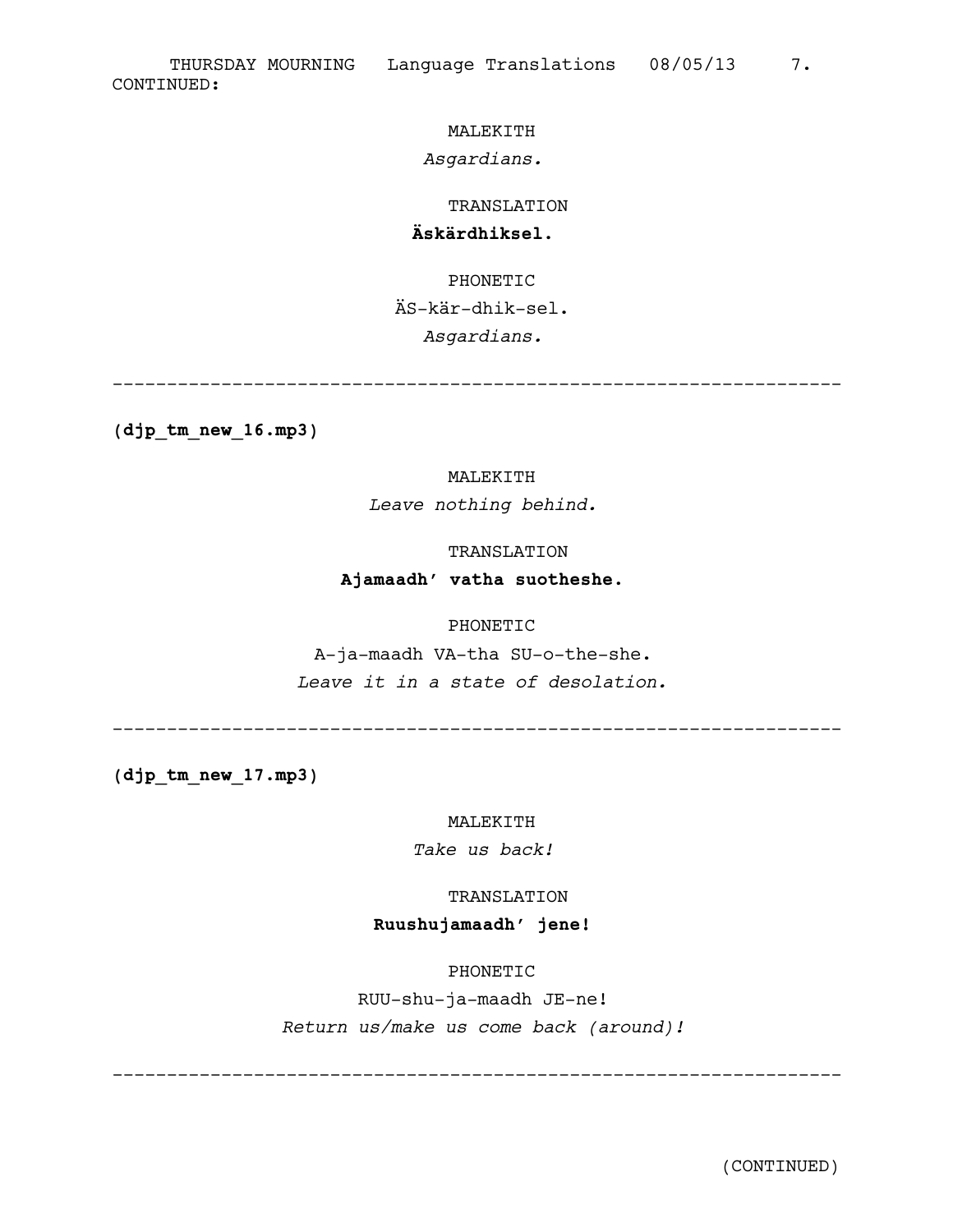CONTINUED: THURSDAY MOURNING Language Translations 08/05/13 8.

**(djp\_tm\_new\_18.mp3)**

#### MALEKITH

*Launch every ship we have, turn this world into a crater!*

#### TRANSLATION

#### **Lorajamaadh' kämile gililejee; ajamaadh' gjölfättih djossefe!**

PHONETIC

LO-ra-ja-maadh KÄ-mi-le GI-li-le-jee; A-ja-maadh GJÖL-fät-tih DJOSse-fe!

*Launch all ships-our; turn world-this into-a-crater!*

-------------------------------------------------------------------

**(djp\_tm\_new\_19.mp3)**

KURSE

*Malekith.*

TRANSLATION

### **Mälekith.**

PHONETIC MÄ-le-kith. *Malekith.*

-------------------------------------------------------------------

**(djp\_tm\_new\_20.mp3)**

MALEKITH

*Destroy them all!*

TRANSLATION

### **Keithiidh' kämile vääne!**

PHONETIC

KEI-thiidh KÄ-mi-le VÄÄ-ne! *Destroy all (of) them!*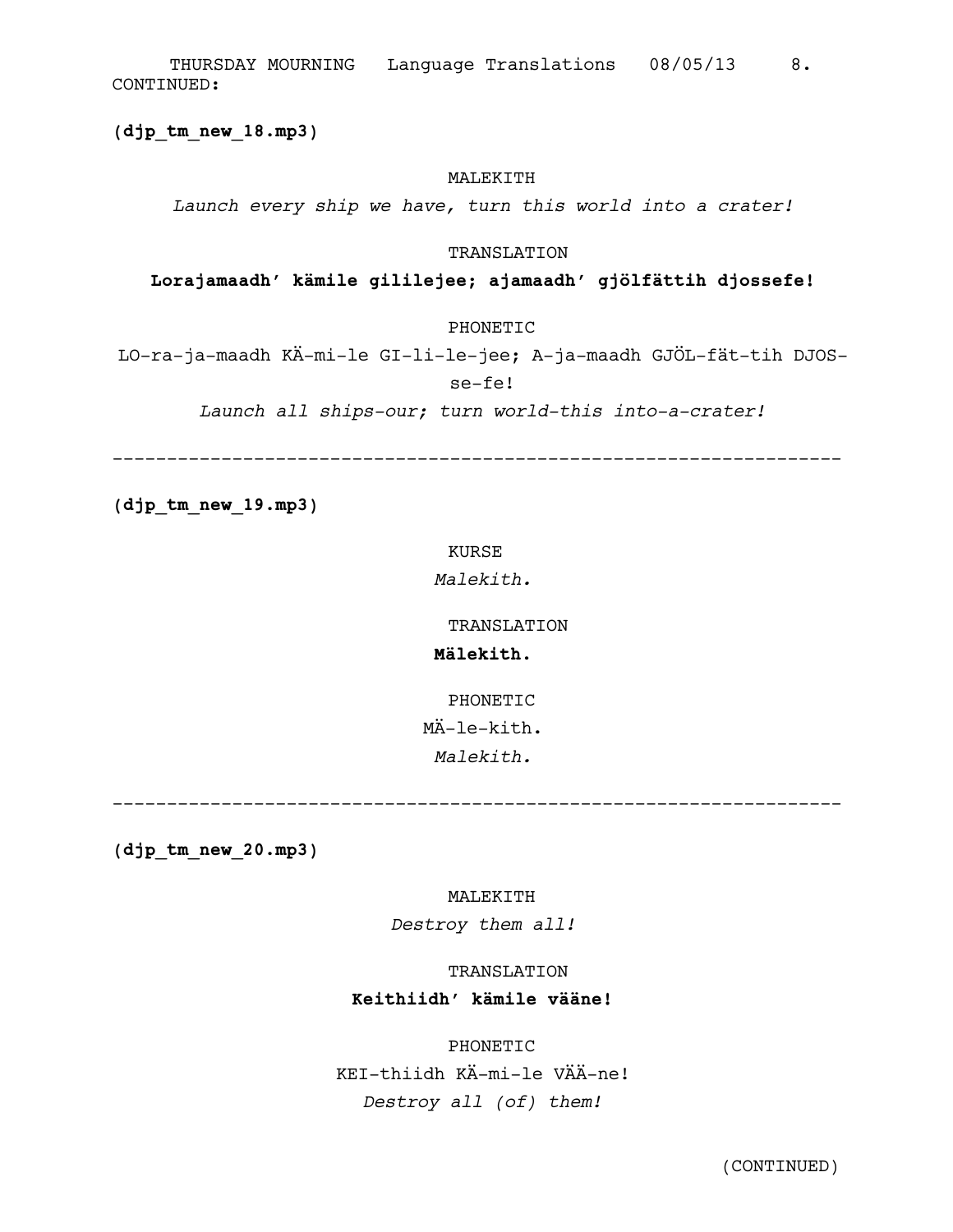**(djp\_tm\_new\_21.mp3)**

## KURSE

*Malekith! You must heal. If you die, we all die.*

-------------------------------------------------------------------

### TRANSLATION

**Mälekith! Nol iovipsil. Lii nol gorjaadhal, käm jen äjel gorjahi.**

PHONETIC

MÄ-le-kith! nol IO-vip-sil. LII nol GOR-jaa-dhal, KÄM jen Ä-jel GORja-hi.

*Malekith! You must-heal. If you die, all (of) us are to die.*

-------------------------------------------------------------------

**(djp\_tm\_new\_22.mp3)**

#### KURSE

*Save him.*

#### TRANSLATION

## **Neshäädh' vathe.**

PHONETIC

NE-shaadh VA-the.

*Save him.*

-------------------------------------------------------------------

**(djp\_tm\_1.mp3)**

### MALEKITH

*How many of us remain?*

## TRANSLATION

## **Visiljy jenäs itjäth?**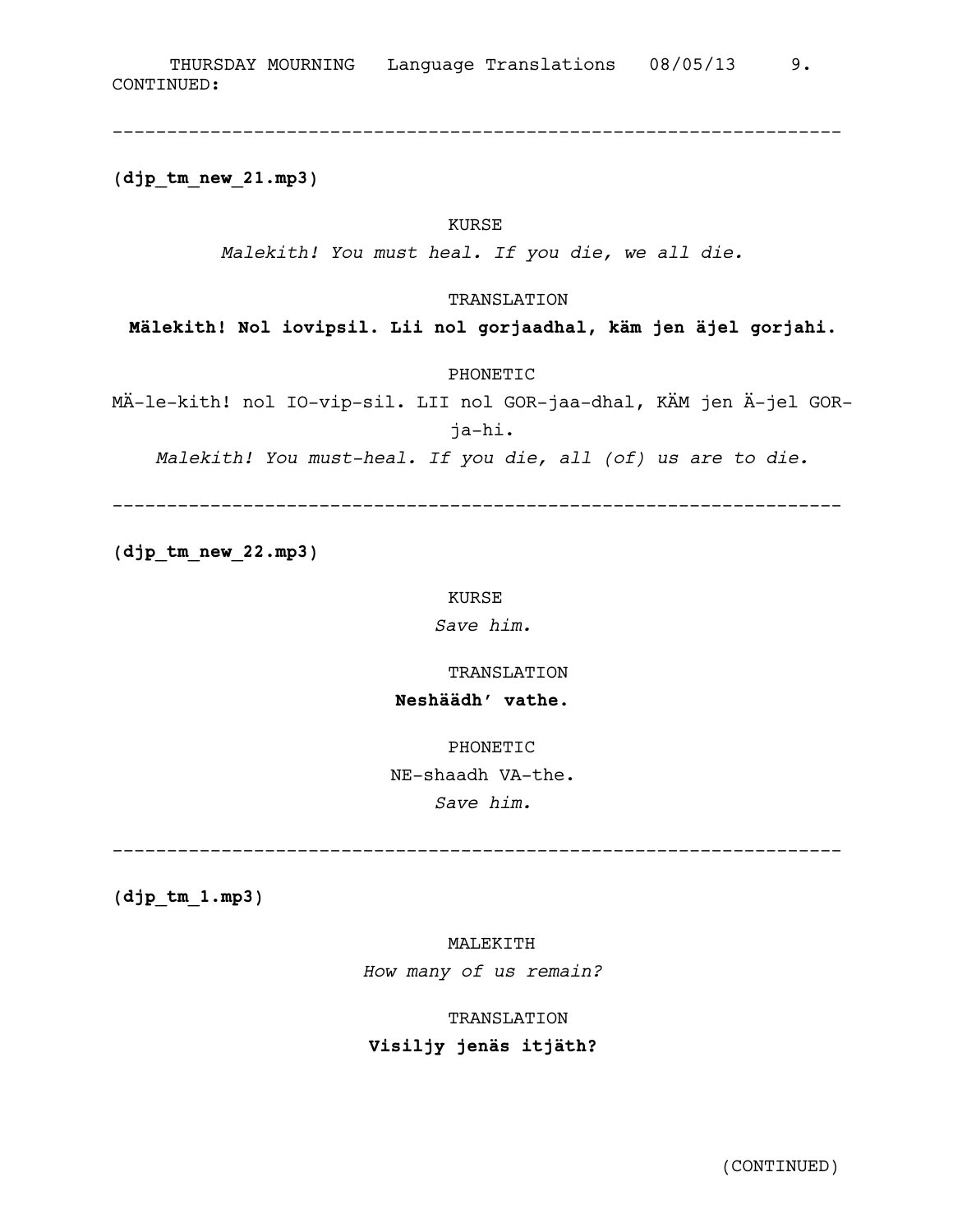#### PHONETIC

VI-sil-jy JE-näs I-tjäth? What number of us remain?

 $(djptm2mp3)$ 

ALGRIM

Enough.

TRANSLATION Gondoh.

PHONETIC

GON-doh.

Enough.

\_\_\_\_\_\_\_\_\_\_\_\_\_\_\_\_\_\_\_\_\_ \_\_\_\_\_\_\_\_\_\_\_\_\_\_\_\_\_\_\_\_\_\_\_\_\_\_\_\_\_\_\_\_\_\_

 $(djptm3.mp3)$ 

#### MALEKITH

Send out the scouts. Let us see what has become of this poisoned universe.

#### TRANSLATION

## Mäiväädhäl dominteele. Vuraadjel tipelju ervesiisös rashidhentih ääjäfäntä.

#### PHONETIC

MÄI-vää-dhäl DO-min-tee-le. VU-raa-djel TI-pel-ju ER-ve-sii-sös RAshi-dhen-tih ÄÄ-jä-fän-tä.

Send out the scouts. Let's see what poisoned universe-this became.

 $(djptm_4.mp3)$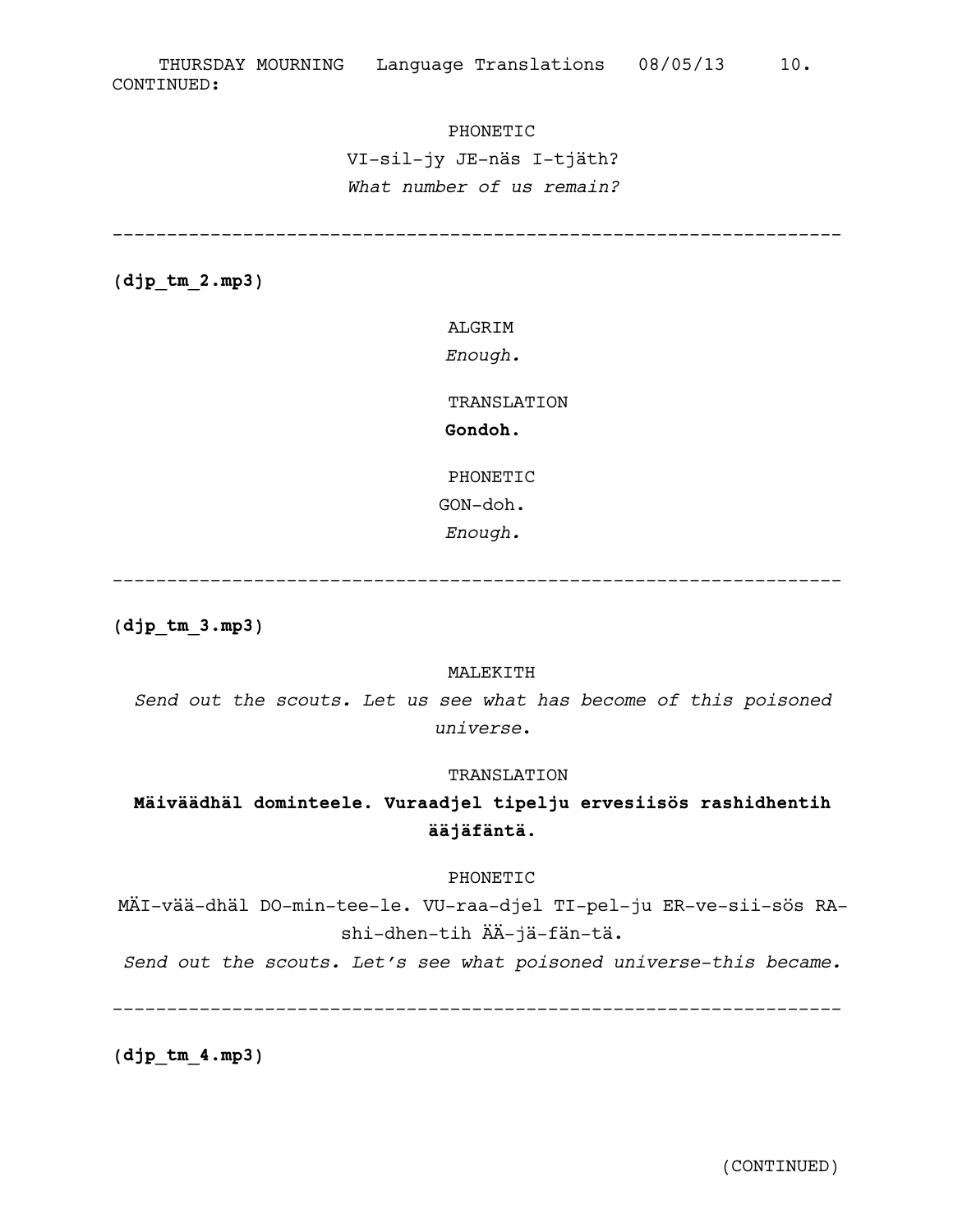#### MALEKITH (CONT'D)

My wife and I would lie here on the shore and watch our children play. I can still see the reflection of the waves on her face... The warmth of the wind...

#### TRANSLATION

## Jovih kirath ösäjjel tiisky kounasku domos läiniäsiljee kiamithe. Vuriitjedhar yydhäsil nishe menyaskuve... Dääthäs äshlime...

#### PHONETIC

JO-vih KI-rath Ö-säj-jel TIIS-ky KO-u-nas-ku DO-mos LÄI-niä-sil-jee KI-a-mi-the. VU-rii-tje-dhar YY-dhä-sil NI-she MEN-yas-ku-ve... DÄÄthäs ÄSH-li-me...

Wife-my with me we would lie here on the shore watching children'sour playing. I can still see the waves' reflection on face-her... The wind's warmth...

 $(djptm 5.mp3)$ 

## ALGRIM

The air is death to us now.

#### TRANSLATION

## Köyfe äth säih gorjeth jenevä.

#### PHONETIC

KÖY-fe äth säih GOR-jeth JE-ne-vä. The air is now death for us.

 $(djptm 6.mp3)$ 

#### MALEKITH

I will restore our world, or I will breathe this poisoned air until it  $kijls$  me.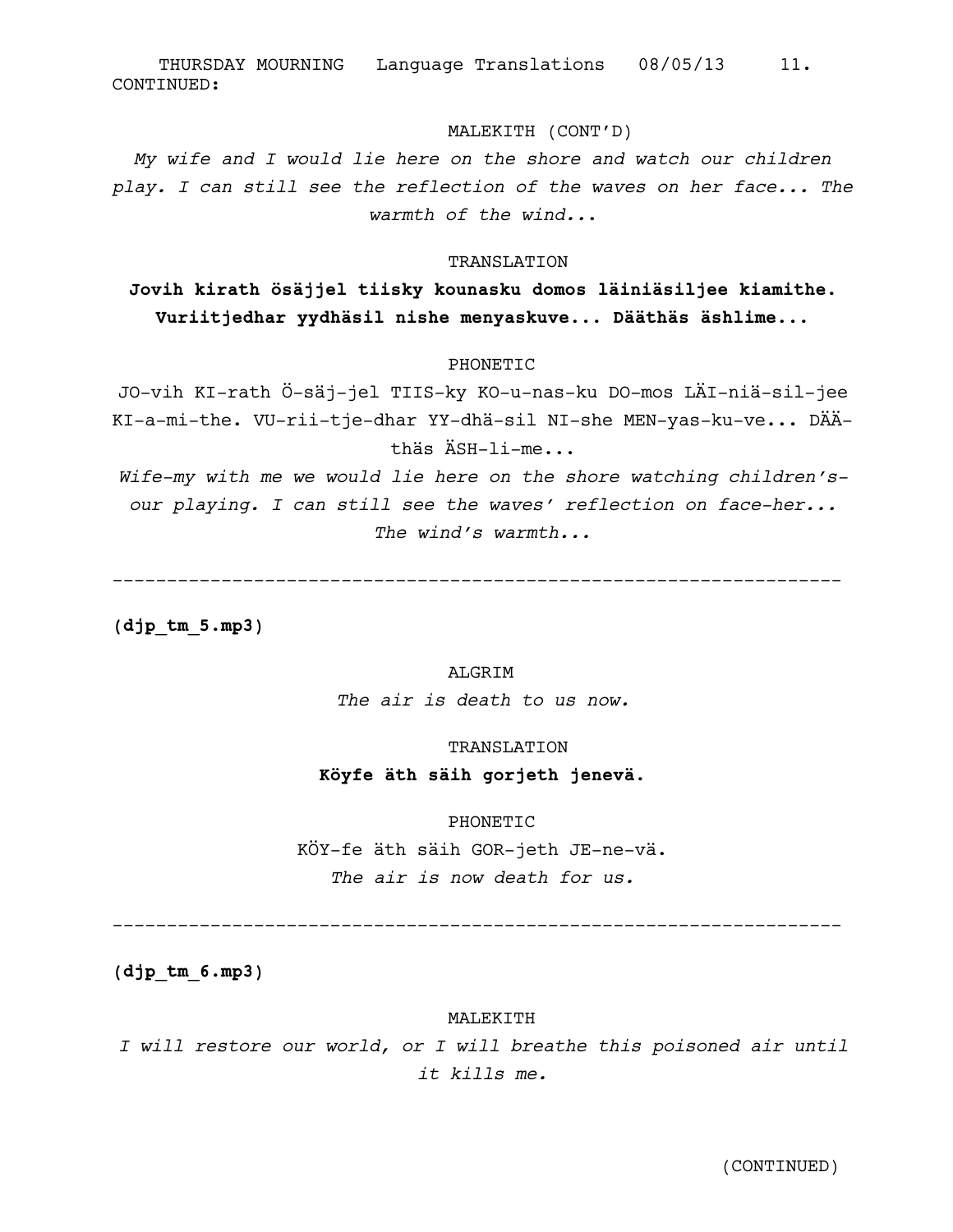THURSDAY MOURNING Language Translations 08/05/13 12. CONTINUED:

#### TRANSLATION

## Ar ruushujamihi gjölfäjee, ju ar hööthihi ervesiisöse köyfettih rosasythäsläh.

#### PHONETIC

ar RUU-shu-ja-mi-hi GJÖL-fä-jee, ju ar HÖÖ-thi-hi ER-ve-sii-sö-se KÖY-fet-tih RO-sa-sy-thäs-läh.

I am to restore world-our, or I am to breathe poisoned air-this until my slaying (by it).

 $(djptm7.mp3)$ 

#### MALEKITH (CONT'D)

Algrim. I do not ask that of you.

#### TRANSLATION

## Älgrim. Lir greifäs tifetjä nola.

#### PHONETIC

ÄL-grim. LIR GRE-i-fäs TI-fe-tjä NO-la. Algrim. I do not ask thing-that of you.

 $(djptm 8.mp3)$ 

**ALGRIM** 

You breathe it, I breathe it.

## TRANSLATION

## Hööthäl vathe, hööthär vathe.

PHONETIC HÖÖ-thäl VA-the, HÖÖ-thar VA-the. You breathe it, I breathe it.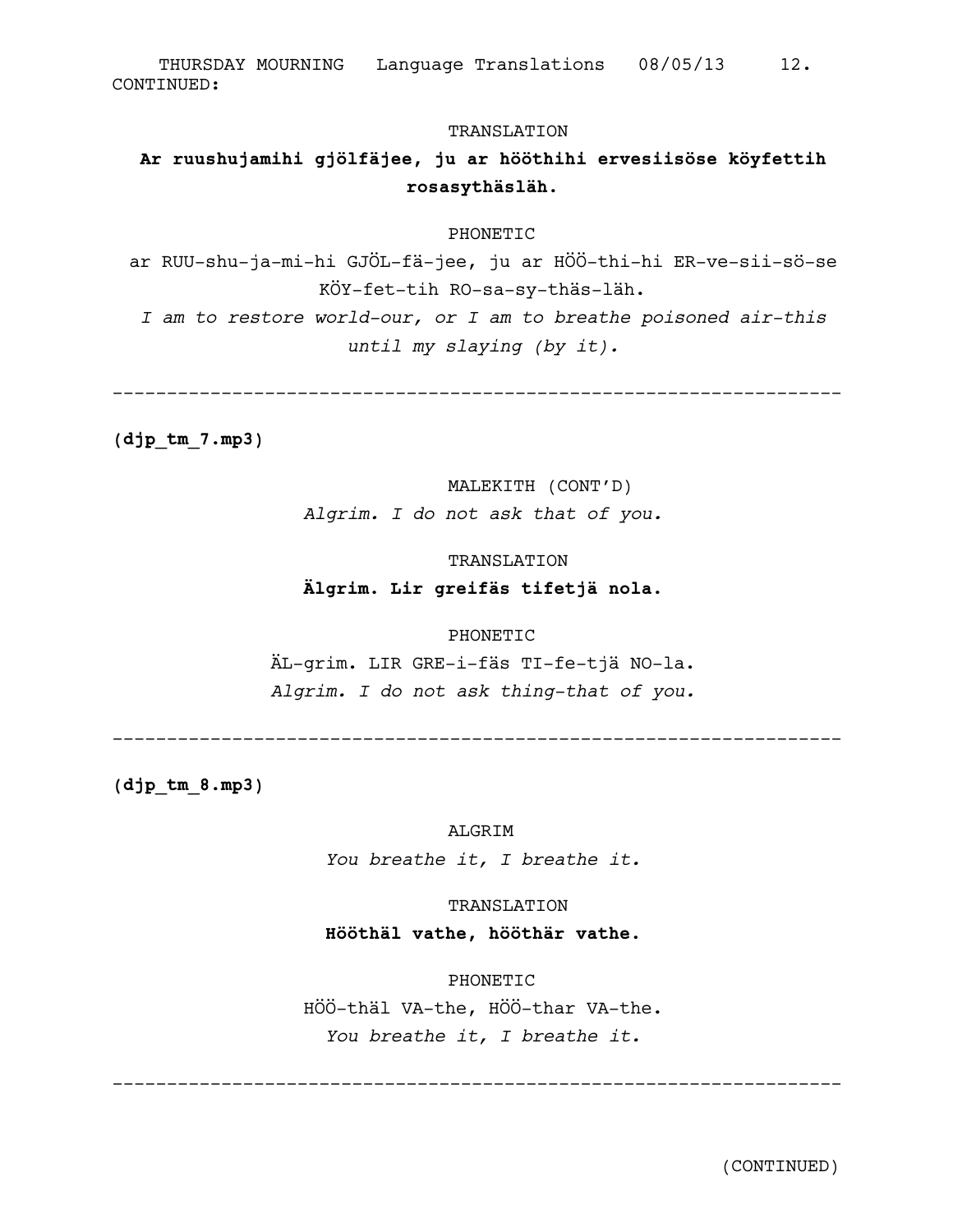CONTINUED: THURSDAY MOURNING Language Translations 08/05/13 13.

**(djp\_tm\_9.mp3)**

## ALGRIM (CONT'D)

*The scouts bring word from Vanaheim. The Asgardians are taking prisoners.*

#### TRANSLATION

## **Dominteel mehavil tasherie Vänähäimäske. Äskärdhiksel ravvil öväänä lahifiksele.**

#### PHONETIC

DO-min-teel ME-ha-vil TA-she-ri-e VÄ-nä-häi-mäs-ke. ÄS-kär-dhik-sel RAV-vil Ö-vää-nä LA-hi-fik-se-le. *The scouts bring news from Vanaheim. The Asgardians take to themselves prisoners.*

-------------------------------------------------------------------

**(djp\_tm\_10.mp3)**

#### MALEKITH

*Prisoners? Time has made them weak.*

#### TRANSLATION

## **Lahifiksele? Sääri ääjämäntä väänä mieryöshel.**

#### PHONETIC

LA-hi-fik-se-le? SÄÄ-ri ÄÄ-jä-män-tä VÄÄ-nä MI-e-ry-ö-shel. *So the Asgardians now take prisoners. Time has made them weak.*

-------------------------------------------------------------------

**(djp\_tm\_11.mp3)**

## MALEKITH (CONT'D)

*What of the Aether? I can feel it calling to me through the very rock.*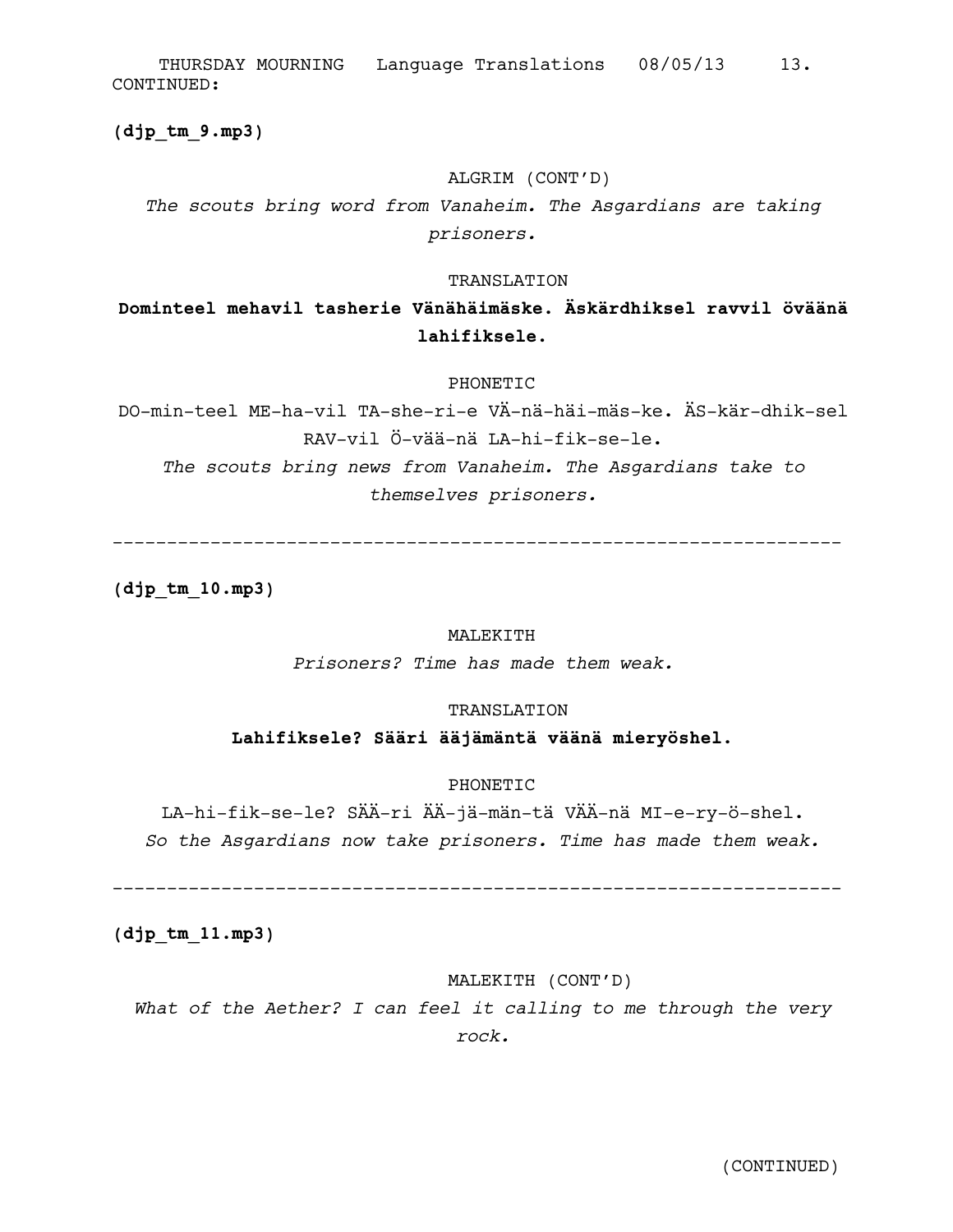CONTINUED: THURSDAY MOURNING Language Translations 08/05/13 14.

#### TRANSLATION

## **U tiplju Ethereshe? Kira ruthiedhith vath pohas kire pelasle päshäshle.**

#### PHONETIC

u TIP-lju E-the-re-she? KI-ra RU-thi-e-dhith vath PO-has KI-re PElas-le PÄ-shäsh-le.

*And what of the Aether? I can feel it calling to me the very rockout of.*

-------------------------------------------------------------------

**(djp\_tm\_12.mp3)**

## ALGRIM

*We are making progress.*

TRANSLATION

### **Himar menjalaska.**

PHONETIC

HI-mar MEN-ja-las-ka. *We are moving forward.*

**(djp\_tm\_13.mp3)**

MALEKITH

-------------------------------------------------------------------

*Good...*

TRANSLATION

## **Käthi...**

PHONETIC

KÄ-thi...

*Good...*

-------------------------------------------------------------------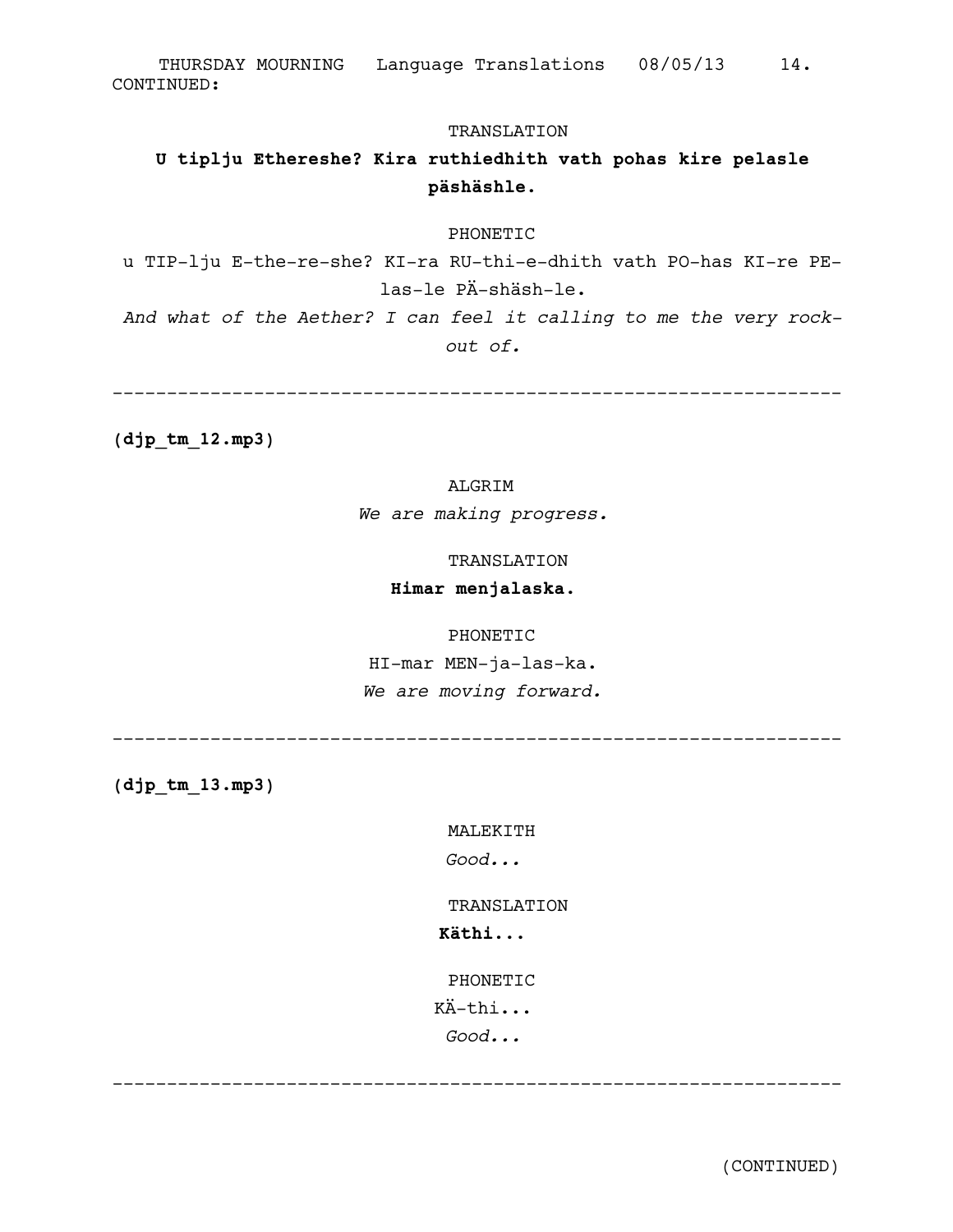$(djptm14.mp3)$ 

### MALEKITH (CONT'D)

Soon enough, the Asgardians will know our pain as their own.

#### TRANSLATION

#### Nuasheshe pelle, Äskärdhiksel ävil lysihi öppithejee övieshe.

#### PHONETIC

NU-a-she-she PEL-le, ÄS-kär-dhik-sel Ä-vil LY-si-hi ÖP-pi-the-jee Övi-e-she.

Soon enough, the Asgardians are to know pain-our as theirs.

 $(djptm 15.mp3)$ 

### **ALGRTM**

It is not lost to us. We will find it. When the time comes, the Aether will call to us. Those are your words.

#### TRANSLATION

## Jenevä ynjel uonas vathe. Äjel timpihi vathe. Sääriäs ääfithäsky, Ether äth pohahi jene. Nolaske ävil tasheltja.

#### **PHONETIC**

JE-ne-vä YN-jel U-o-nas VA-the. Ä-jel TIM-pi-hi VA-the. SÄÄ-ri-äs ÄÄfi-thäs-ky, E-ther äth PO-ha-hi JE-ne. NO-las-ke Ä-vil TA-shel-tja. For us we didn't lose it. We are to find it. Upon the time's arrival, the Aether is to all to us. From you are those words.

 $(djptm16.mp3)$ 

#### MALEKITH

It has called to me...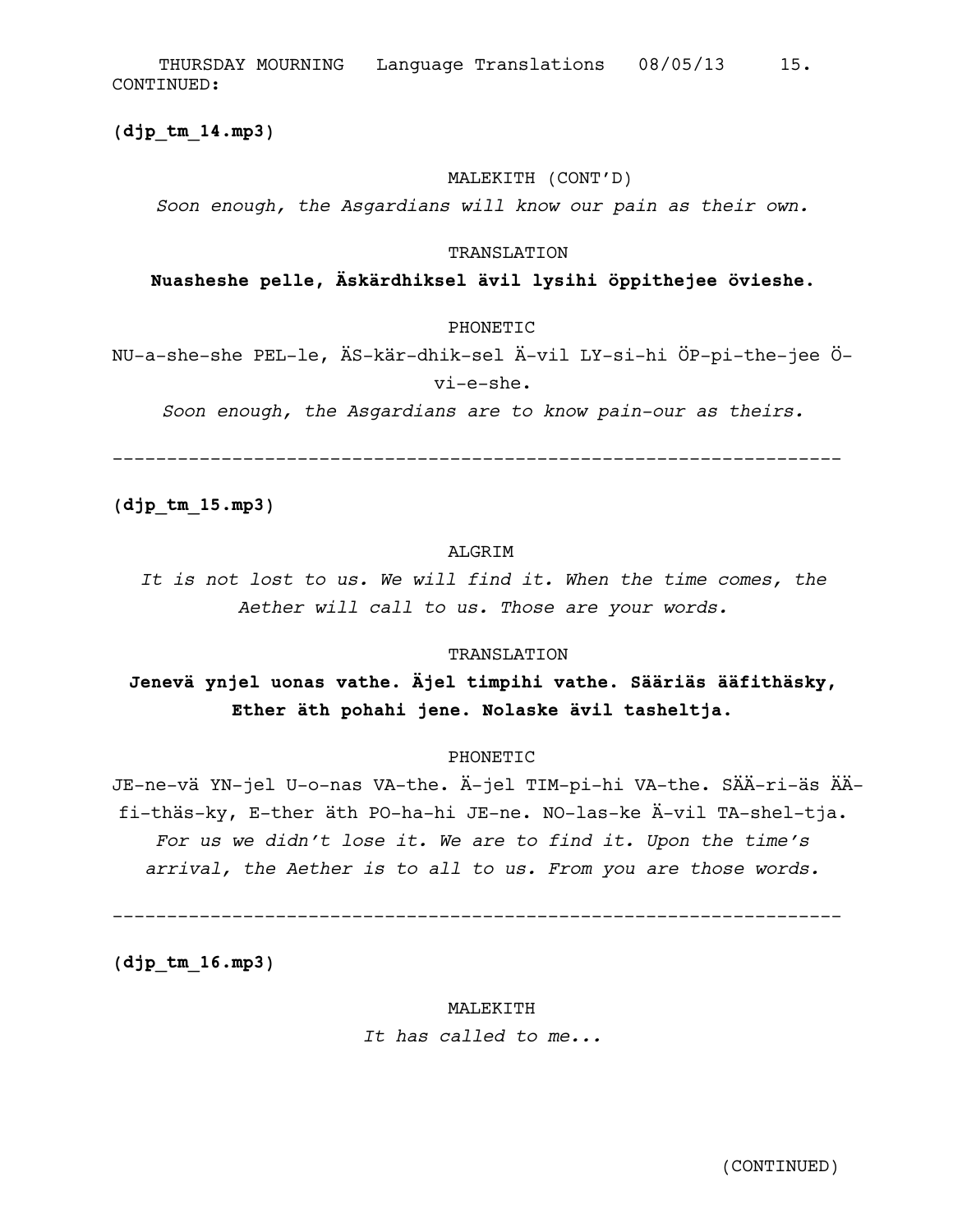#### TRANSLATION

#### **Vath poohanta kire...**

#### PHONETIC

vath POO-han-ta KI-re... *It has called to me...*

-------------------------------------------------------------------

**(djp\_tm\_17.mp3)**

## MALEKITH (CONT'D) *I know exactly where it is.*

#### TRANSLATION

## **Uathar pelle igreve.**

## PHONETIC

U-a-thar PEL-le I-gre-ve. *I know exactly its location.*

-------------------------------------------------------------------

**(djp\_tm\_18.mp3)**

MALEKITH (CONT'D) *Are you prepared?*

TRANSLATION

## **Passajamanal onola?**

PHONETIC

PAS-sa-ja-ma-nal O-no-la? *Have you prepared yourself?*

-------------------------------------------------------------------

**(djp\_tm\_19.mp3)**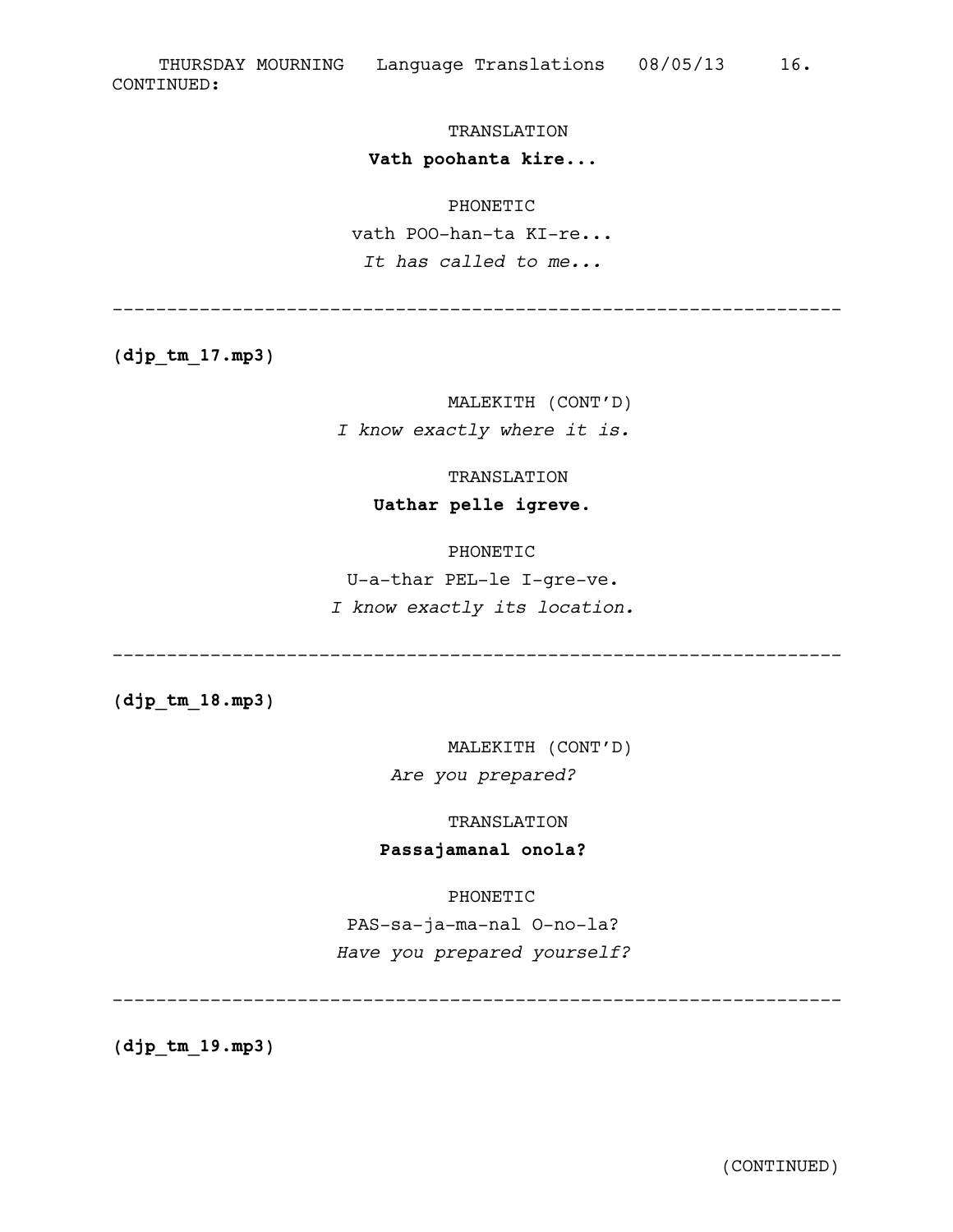CONTINUED: THURSDAY MOURNING Language Translations 08/05/13 17.

### ALGRIM

*To save our people... There is nothing I would not sacrifice.*

#### TRANSLATION

#### **Neshihi rouhilejee... Tifidhoh djonta elithidheene yr ajamihi.**

#### PHONETIC

NE-shi-hi RO-u-hi-le-jee... TI-fi-dhoh DJON-ta E-li-thi-dhee-ne yr Aja-mi-hi.

*To save people-our... Nothing goes (that) a sacrifice I would not make.*

-------------------------------------------------------------------

**(djp\_tm\_20.mp3)**

#### MALEKITH

*Your sacrifice will be remembered in our songs.*

#### TRANSLATION

### **Elithidhenne äth uathashohi teitjäriljee.**

#### PHONETIC

E-li-thi-dhen-ne äth U-a-tha-sho-hi TEI-tjä-ril-jee. *Sacrifice-your is to be remembered with songs-our.*

-------------------------------------------------------------------

**(djp\_tm\_21.mp3)**

#### ALGRIM

*Let us see to it that our people survive to sing them.*

#### TRANSLATION

**Ajamaadjel peleshe rouhiljee yviamaadhavil teithäs vääne.**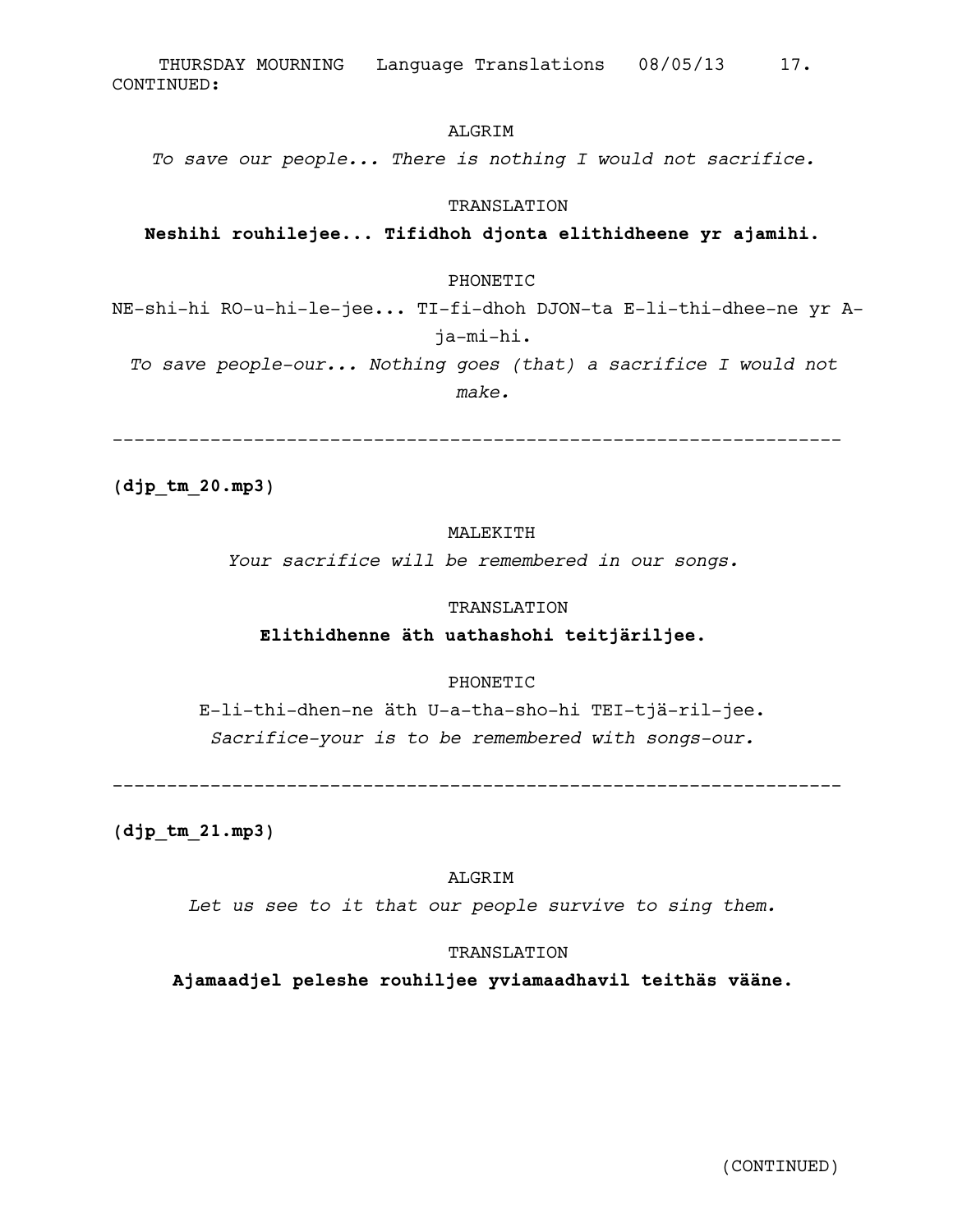### PHONETIC

A-ja-maa-djel PE-le-she RO-u-hil-jee Y-vi-a-maa-dha-vil TE-i-thäs VÄÄ-ne.

*Let's make certain (that) people-our survive to sing them.*

-------------------------------------------------------------------

**(djp\_tm\_22.mp3)**

#### MALEKITH

*You will become darkness, cursed forever to this existence. Use the power well.*

#### TRANSLATION

## **Al ajafihi velemefe, daahashoshefe käntjeriäshlä jääridheenäslä. Shäfäädhäl dihi heedre.**

#### PHONETIC

al A-ja-fi-hi VE-le-me-fe, DAA-ha-sho-she-fe KÄN-tje-ri-äsh-lä JÄÄri-dhee-näs-lä. SHÄ-fää-dhäl DI-hi HEE-dre.

*Power-this... Use well it, before darkness-its consumes you.*

-------------------------------------------------------------------

**(djp\_tm\_23.mp3)**

#### ALGRIM

*I will ensure you return to a world reborn.*

#### TRANSLATION

**Ar ajamihi peleshe nol ruushuudhal vestinäskä gjölfäskä.**

## PHONETIC

ar A-ja-mi-hi PE-le-she nol RUU-suu-dhal VES-ti-näs-kä GJÖL-fäs-kä. *I am to make certain you return to a reborn world.*

-------------------------------------------------------------------

**(djp\_tm\_24.mp3)**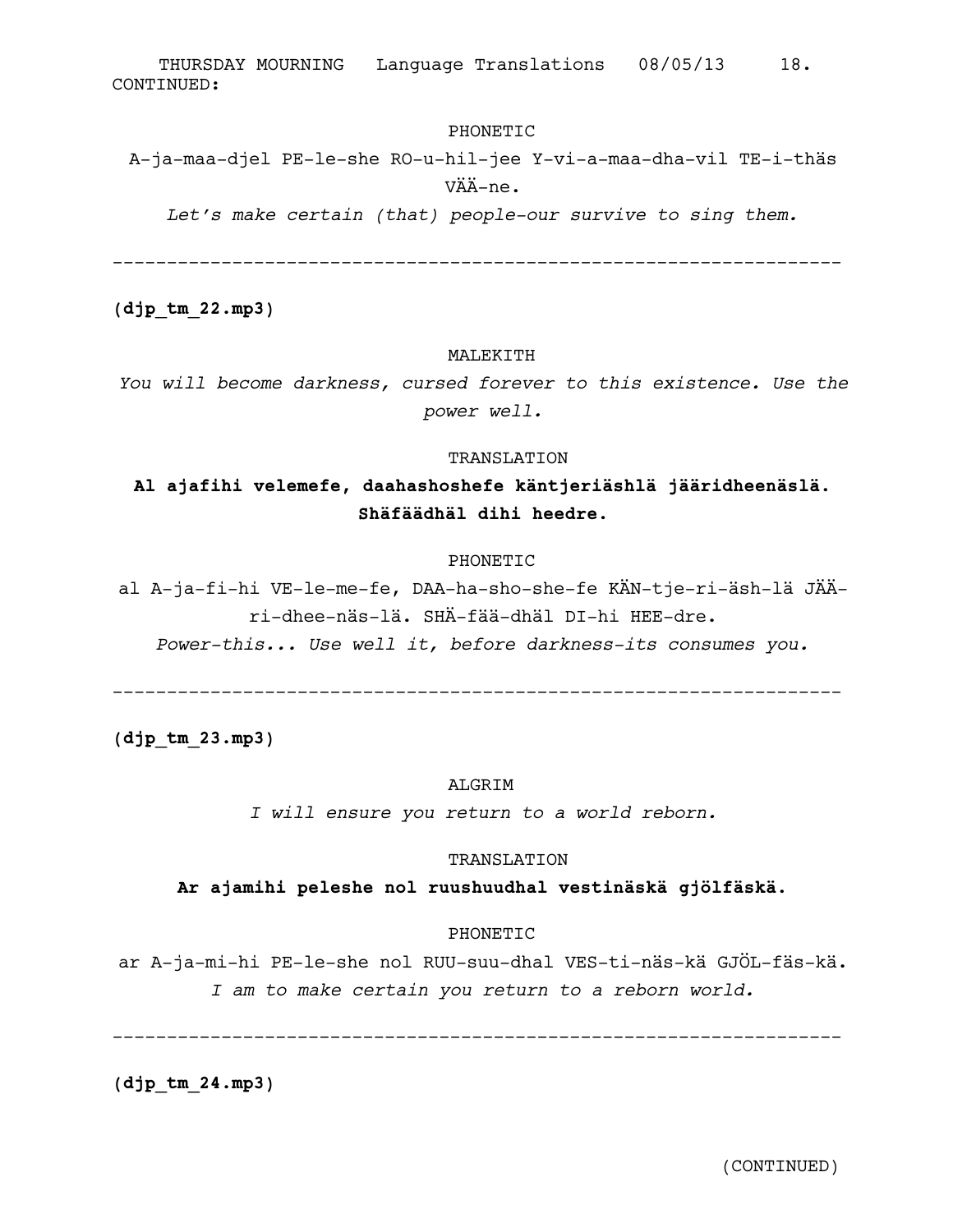## MALEKITH

## *No. A universe.*

TRANSLATION

-------------------------------------------------------------------

#### **Tjäsh. Rashidheenaska.**

PHONETIC TJÄSH. RA-shi-dhee-nas-ka. *No. To a universe.*

**(djp\_tm\_25.mp3)**

KURSE

*All is ready.*

TRANSLATION

## **Käntifil ävil taamil.**

PHONETIC KÄN-ti-fil Ä-vil TAA-mil. *Everything is ready.*

-------------------------------------------------------------------

**(djp\_tm\_26.mp3)**

#### MALEKITH

*No. There is no need to attack Asgard again. We are going home.*

#### TRANSLATION

**Tjäsh. Tifevadhoh äth livihi julieshe Äskärdhe. Djonjel harue.**

## PHONETIC

TJÄSH. TI-fe-va-dho-häth LI-vi-hi JU-li-e-she ÄS-kär-dhe. DJON-jel HA-ru-e.

*No. For nothing (it) is to attack again Asgard. We go home.*

-------------------------------------------------------------------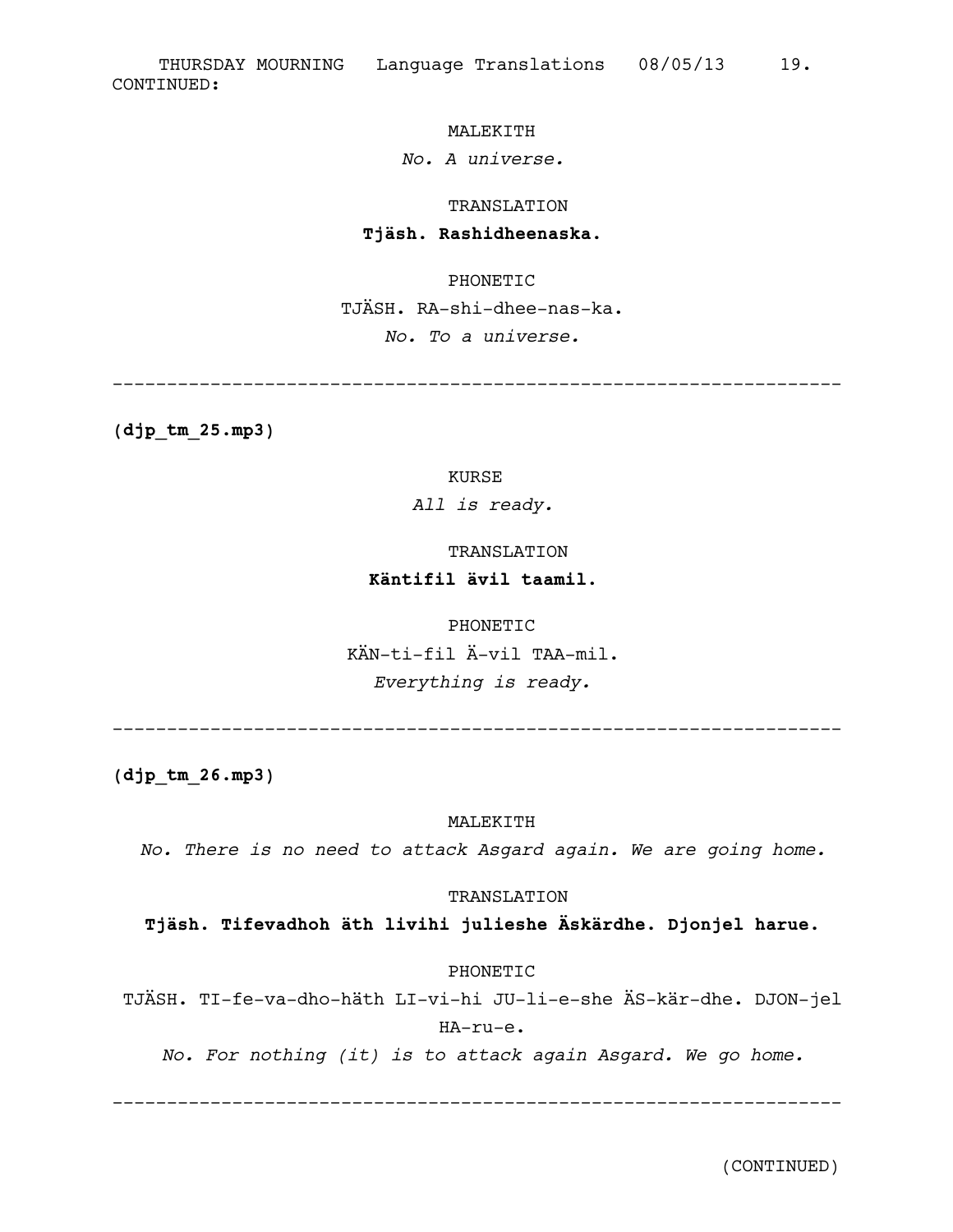CONTINUED: THURSDAY MOURNING Language Translations 08/05/13 20.

**(djp\_tm\_27.mp3)**

#### KURSE

*He is an enemy of Asgard. He was a prisoner in their dungeons.*

#### TRANSLATION

## **Vath äth mouha Äskärdhiksevä. Vath ätjä lahifiksa sampyläslyvii.**

PHONETIC

VATH äth MO-u-ha ÄS-kär-dhik-se-vä. vath Ä-tjä LA-hi-fik-sa SAM-pyläs-ly-vii.

*He is an enemy for the Asgardians. He was a prisoner in dungeonstheir.*

-------------------------------------------------------------------

**(djp\_tm\_28.mp3)**

#### MALEKITH

*KILL HIM!*

#### TRANSLATION

## **Rosaadh' vathe!**

PHONETIC RO-saadh VA-the! *Kill him!*

-------------------------------------------------------------------

**(djp\_tm\_29.mp3)**

MALEKITH (CONT'D) *Kill the mortals.*

TRANSLATION

## **Rosaadhal lengerile.**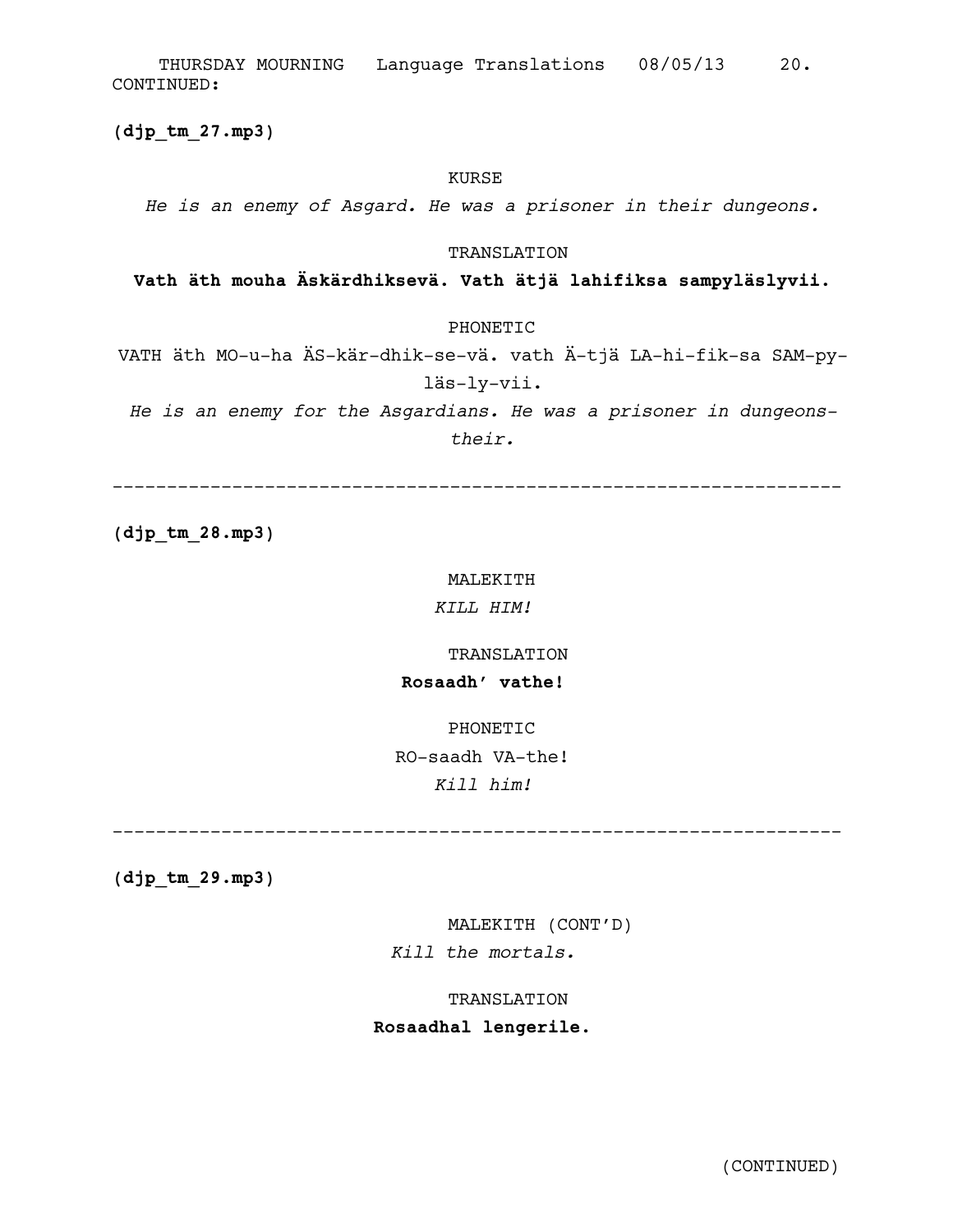## PHONETIC

RO-saa-dhal LEN-ge-ri-le. *Kill the mortals.*

------------------------------------------------------------------

**(djp\_tm\_30.mp3)**

## ALGRIM

*It shall be done.*

## TRANSLATION

## **Vath äth sisöhi.**

#### PHONETIC

VATH äth SI-sö-hi. *It is to be done.*

------------------------------------------------------------------

**(djp\_tm\_30a.mp3)**

## ALGRIM

*It shall be done.*

TRANSLATION

## **Äth grashohi.**

## PHONETIC

äth GRA-sho-hi. *(It) is to be achieved.*

------------------------------------------------------------------

**(djp\_tm\_30b.mp3)**

## ALGRIM

*It shall be done.*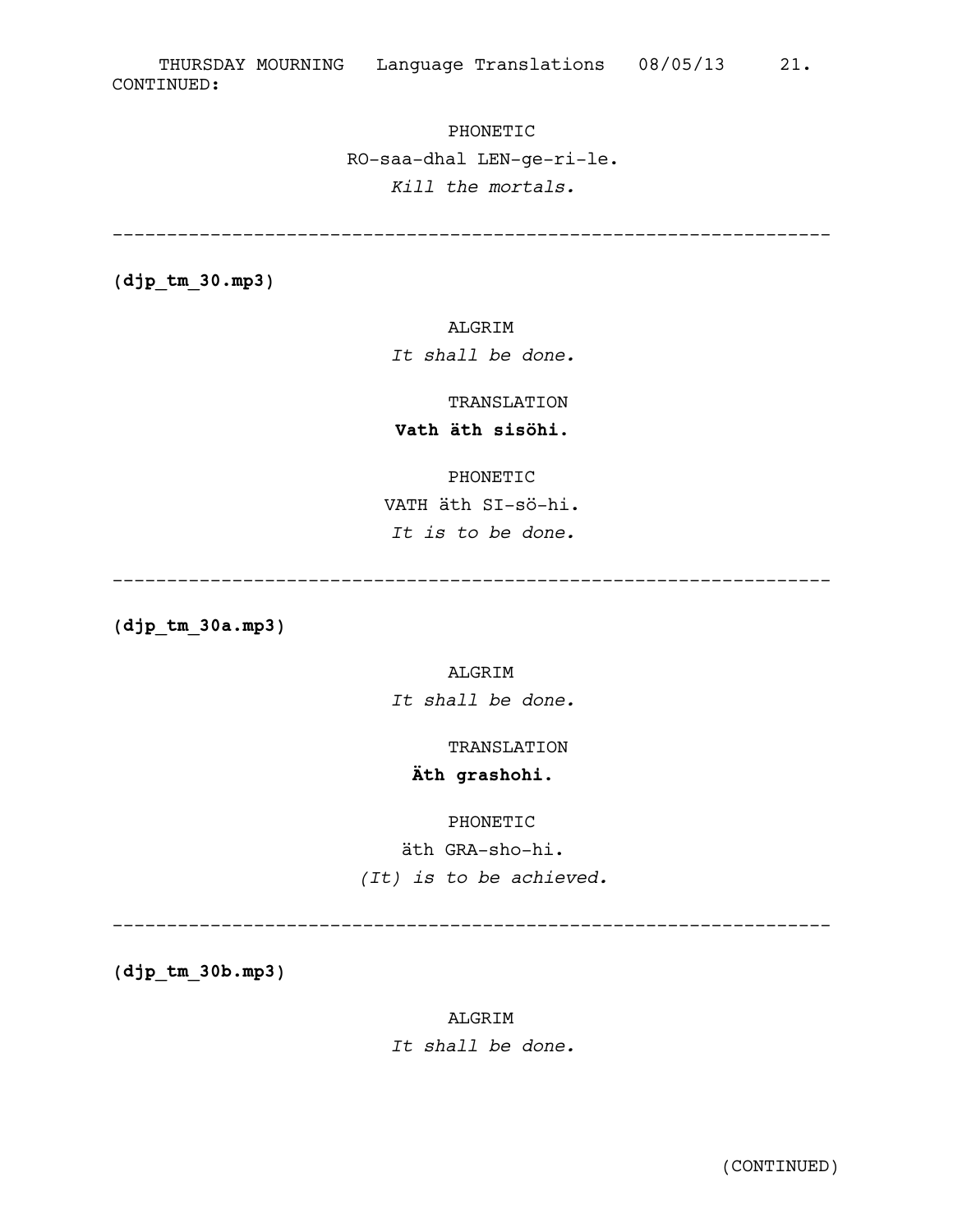#### TRANSLATION

## **Äth drushohi.**

### PHONETIC

## äth DRU-sho-hi. *(It) is to be achieved.*

------------------------------------------------------------------

**(djp\_tm\_30c.mp3)**

## ALGRIM

*It shall be done.*

## TRANSLATION

## **Äth korshohi.**

#### PHONETIC

äth KOR-sho-hi.

*(It) is to be achieved.*

------------------------------------------------------------------

**(djp\_tm\_30d.mp3)**

ALGRIM

*I obey.*

TRANSLATION

## **Gradhar.**

PHONETIC

GRA-dhar.

*(I) obey.*

------------------------------------------------------------------

**(djp\_tm\_30e.mp3)**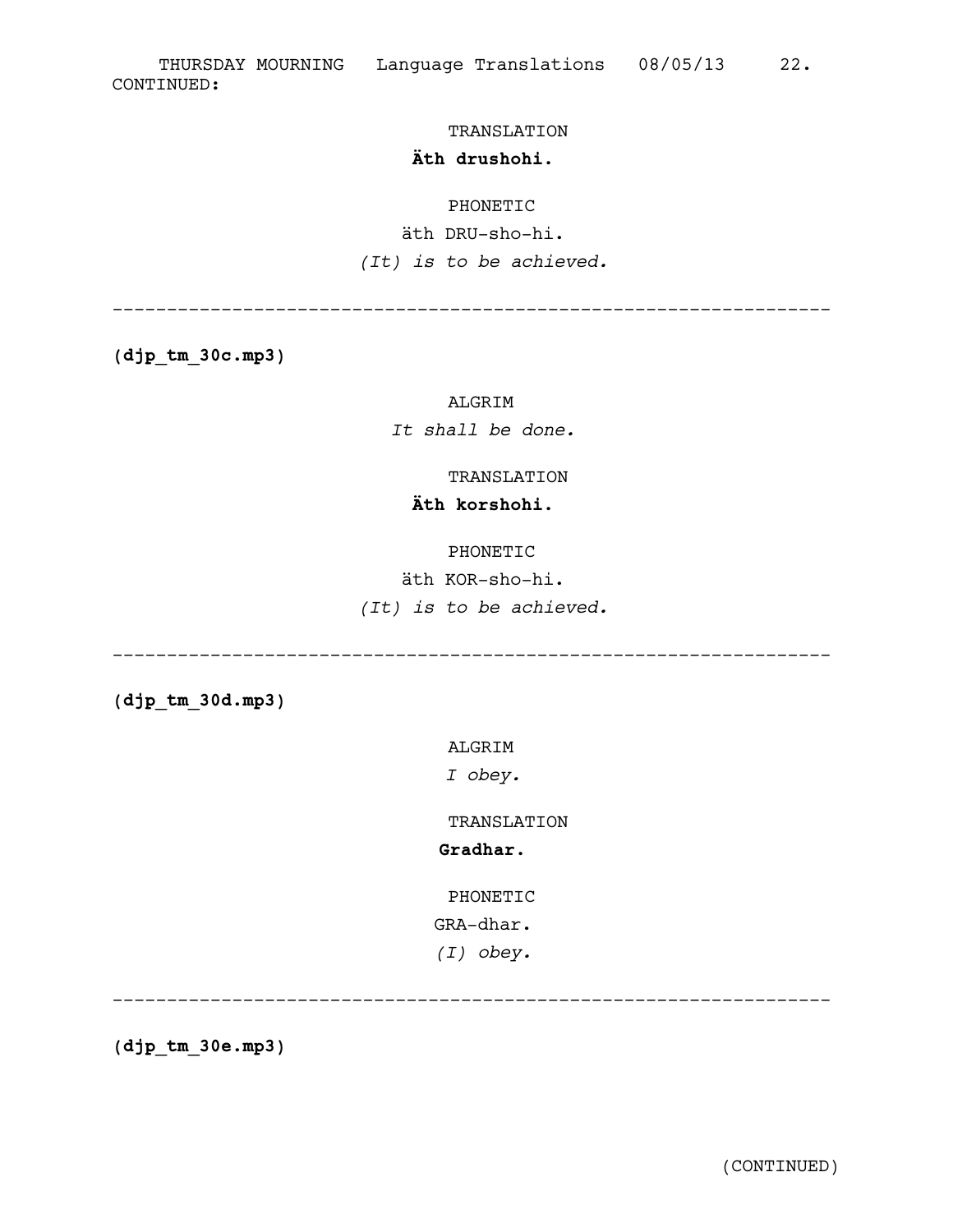ALGRIM

*I obey.*

TRANSLATION

**Mongor.**

PHONETIC MON-gor.

*(I) obey.*

------------------------------------------------------------------

**(djp\_tm\_30f.mp3)**

ALGRIM

*I obey.*

TRANSLATION

**Valahar.**

PHONETIC

VA-la-har.

*(I) obey.*

------------------------------------------------------------------

**(djp\_tm\_30g.mp3)**

ALGRIM

*I obey.*

TRANSLATION

**Kuudrar.**

PHONETIC

KUU-drar.

*(I) obey.*

------------------------------------------------------------------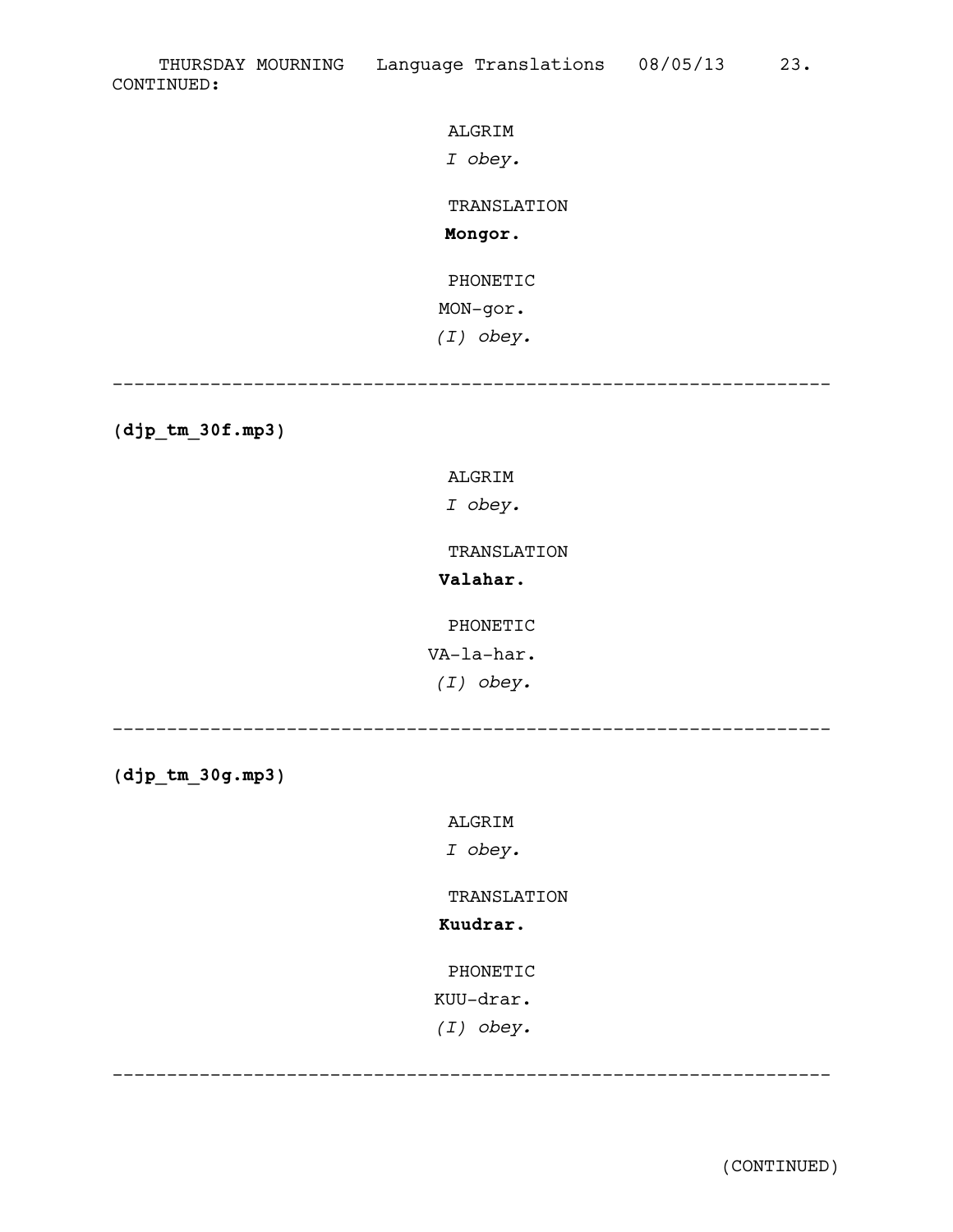**(djp\_tm\_30h.mp3)**

ALGRIM

*I obey.*

## TRANSLATION

## **Djorudhar.**

PHONETIC

## DJO-ru-dhar.

*(I) obey.*

------------------------------------------------------------------

**(djp\_tm\_30i.mp3)**

ALGRIM

*I obey.*

TRANSLATION

**Hoglar.**

PHONETIC HO-glar. *(I) obey.*

------------------------------------------------------------------

**(djp\_tm\_30j.mp3)**

ALGRIM

*I obey.*

TRANSLATION

## **Vaksonar.**

PHONETIC

VAK-so-nar.

*(I) obey.*